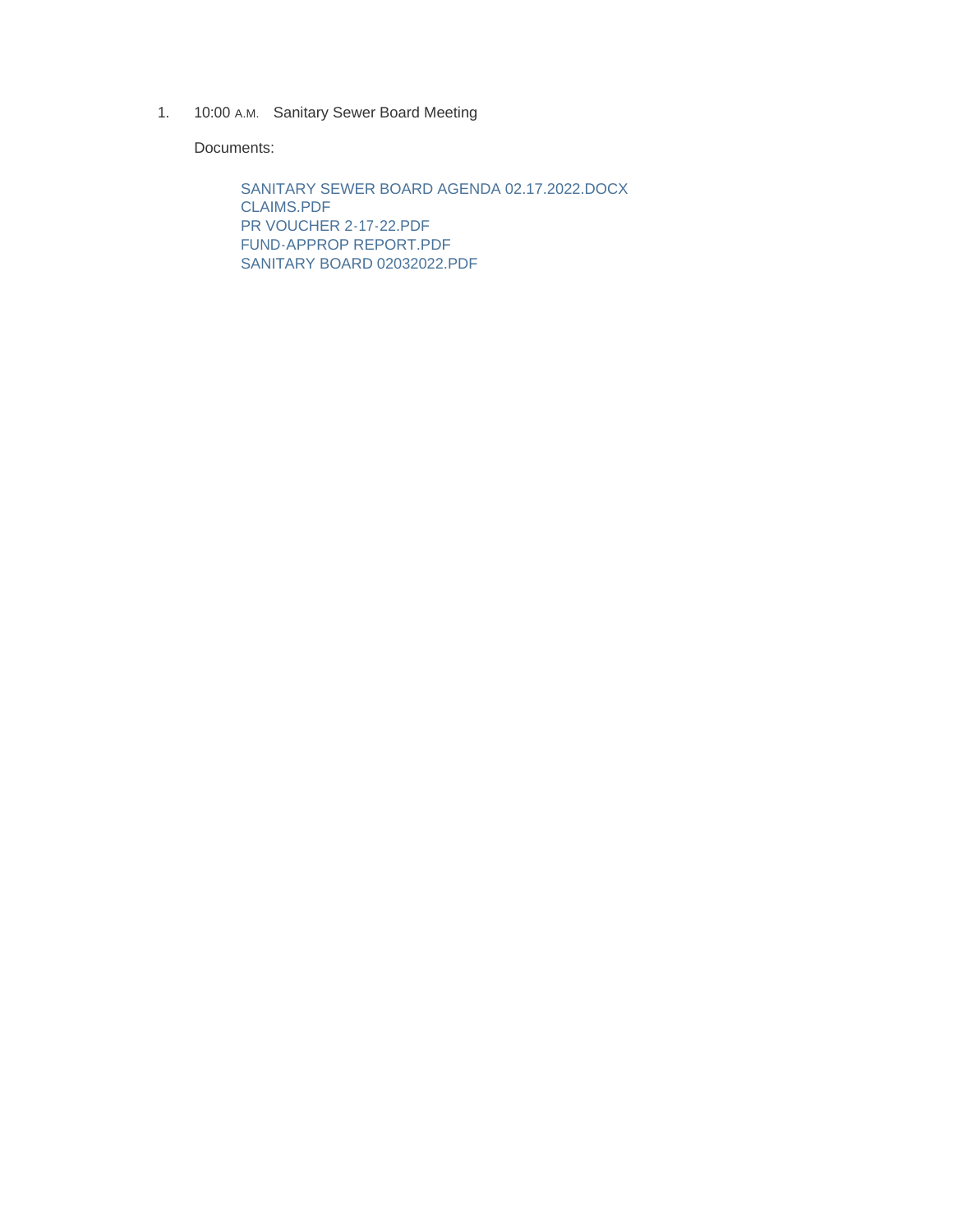### CITY OF CHARLESTOWN

### SANITARY SEWER BOARD MEETING

February 17, 2022

### 10:00 A.M.

### Agenda

### 1. Opening

- a. Call to Order/Pledge of Allegiance
- b. Roll Call Determination of a Quorum
- c. Approval of Agenda
- 2. Standing Business
	- a. Approval or Correction of Prior Meeting's Minutes from 02/03/2022
	- b. Current Claims
	- c. Payroll Allowance Docket from 01/30/2022-02/12/2022
- 3. Public Comment Period
- 4. Old Business
- 5. New Business
	- a. Operator's Report
- 6. Adjournment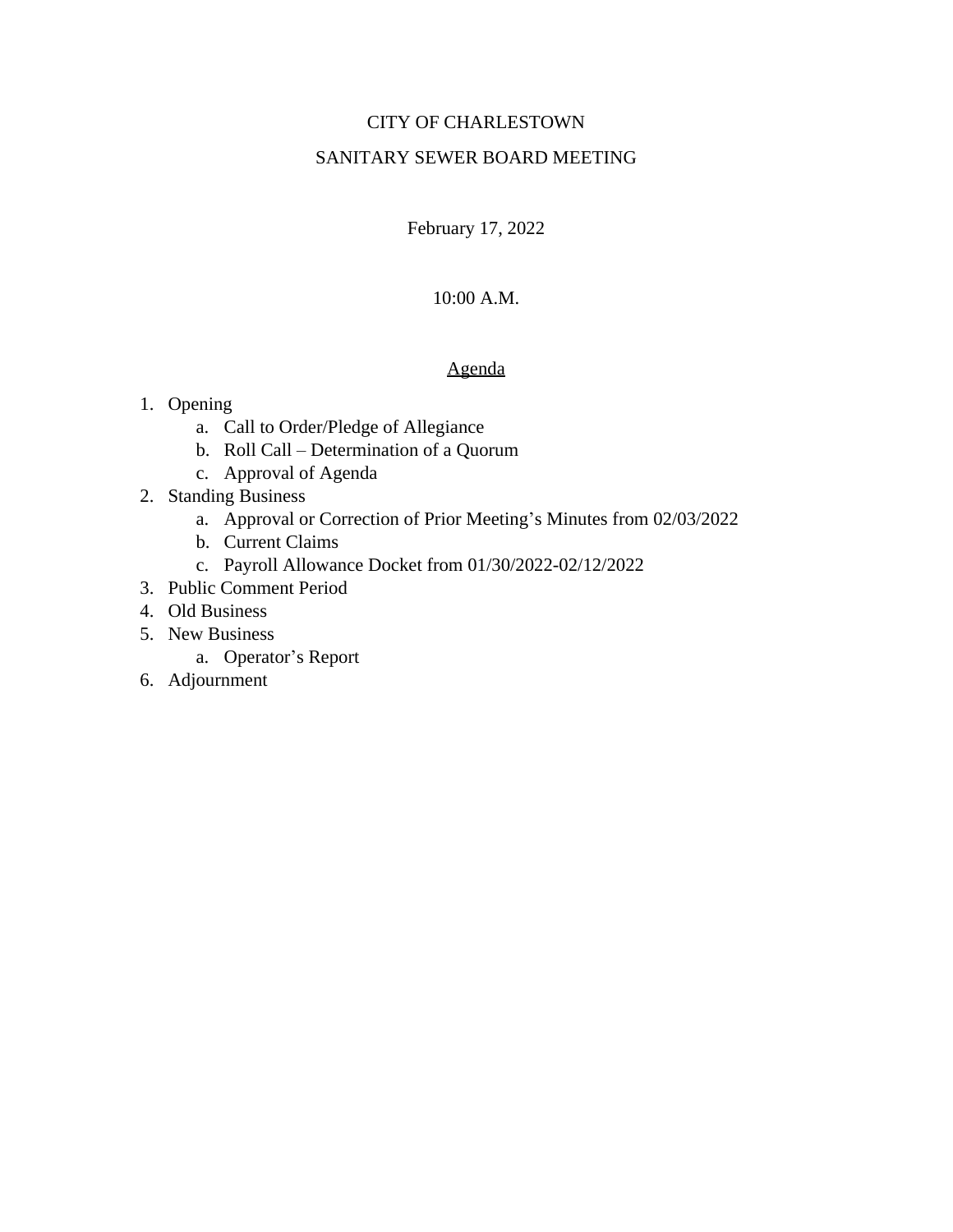#### Installed by the CITY OF CHARLESTOWN-2012

**Accounts Payable Register** 

#### APV Register Batch - SANITARY SEWER MEETING 02/17/2022

**All History** 

#### **Ordered By APV Number**

Page: 1 Date: 02/14/2022 09:52:51 AM APVREGISTER.FRX

| <b>DATE</b><br><b>FILED</b> | APV#  | <b>NAME OF PAYEE</b>                              | PO# | <b>APPROP#</b> | <b>APPROPRIATION</b>                           | <b>DESCRIPTION</b>                                                    |          | <b>CHECK</b><br><b>AMOUNT CHECK #DATE</b> | <b>MEMORANDUM</b> |
|-----------------------------|-------|---------------------------------------------------|-----|----------------|------------------------------------------------|-----------------------------------------------------------------------|----------|-------------------------------------------|-------------------|
| 02/01/2022                  | 98812 | <b>NEW WASHINGTON STATE</b><br><b>BANK</b>        |     | 606001491.000  | SEWER - INTEREST EXPENSE INTEREST DUE          |                                                                       | 56.86    | 17764 02/01/2022                          |                   |
| 02/01/2022                  | 98812 | <b>NEW WASHINGTON STATE</b><br><b>BANK</b>        |     | 606001492.000  | <b>SEWER LOANS PAYABLE</b>                     | <b>PRINCIPAL DUE</b>                                                  | 2426.55  | 17764 02/01/2022                          |                   |
| 02/01/2022                  | 98813 | <b>SEWER BOND &amp; INTREST</b>                   |     | 606001520.000  | <b>CASH/TRANSFER</b>                           | SEWER - BOND & INTEREST MONTHLY BD&INT TRANSFER                       | 25327.09 | 17765 02/01/2022                          |                   |
| 02/02/2022                  | 98825 | PAYROLL-CHARLESTOWN CITY                          |     | 606001111.000  | <b>SEWER- SALARIES/WAGES</b><br><b>EMPLOYE</b> | <b>SEWER SALARY</b>                                                   | 4938.56  | 17766 02/02/2022                          |                   |
| 02/02/2022                  | 98825 | PAYROLL-CHARLESTOWN CITY                          |     | 606001112,000  | SEWER - OVERTIME SALARY SEWER OT SALARY        |                                                                       | 450.45   | 17766 02/02/2022                          |                   |
| 02/02/2022                  | 98826 | <b>PAYROLL-CHARLESTOWN CITY</b>                   |     | 606001131.000  | <b>SEWER-EMP, FICA AND</b><br><b>MEDICARE</b>  | <b>SEWER FICA/MEDI</b>                                                | 402.04   | 17767 02/02/2022                          |                   |
| 02/02/2022                  | 98827 | PAYROLL-CHARLESTOWN CITY                          |     | 606001130.000  | <b>SEWER-EMPLOYEE</b><br><b>BENEFITS</b>       | <b>SEWER PERF</b>                                                     | 603.57   | 17768 02/02/2022                          |                   |
| 01/04/2022                  | 98859 | <b>INVOICE CLOUD</b>                              |     | 606001360.000  | <b>SEWER - CONTRACTUAL</b><br><b>EXPENSE</b>   | <b>MONTHLY SITE FEES</b>                                              | 125.00   | 98859 01/04/2022                          |                   |
| 02/02/2022                  | 98860 | <b>INVOICE CLOUD</b>                              |     | 606001360.000  | <b>SEWER - CONTRACTUAL</b><br><b>EXPENSE</b>   | <b>MONTHLY SITE FEES</b>                                              | 215.00   | 98860 02/02/2022                          |                   |
| 02/09/2022                  | 98878 | <b>PAYROLL-CHARLESTOWN CITY</b>                   |     | 606001111.000  | <b>SEWER-SALARIES/WAGES</b><br><b>EMPLOYE</b>  | <b>SEWER SALARY</b>                                                   | 4080.17  | 17774 02/09/2022                          |                   |
| 02/09/2022                  | 98878 | PAYROLL-CHARLESTOWN CITY                          |     | 606001112.000  | SEWER - OVERTIME SALARY SEWER OT SALARY        |                                                                       | 689.74   | 17774 02/09/2022                          |                   |
| 02/09/2022                  | 98879 | PAYROLL-CHARLESTOWN CITY                          |     | 606001131.000  | SEWER- EMP. FICA AND<br><b>MEDICARE</b>        | <b>SEWER FICA/MEDI</b>                                                | 357.32   | 17775 02/09/2022                          |                   |
| 02/09/2022                  | 98880 | PAYROLL-CHARLESTOWN CITY                          |     | 606001130.000  | <b>SEWER-EMPLOYEE</b><br><b>BENEFITS</b>       | <b>SEWER PERF</b>                                                     | 534.22   | 17776 02/09/2022                          |                   |
| 02/10/2022                  | 98910 | <b>BAPTIST HEALTH MEDICAL</b><br><b>GROUP INC</b> |     | 606001590.000  | <b>SEWER - MISC EXPENSE</b>                    | <b>INSTANT SCREEN NATHANIEL</b><br><b>IKERD</b>                       | 40.00    | 17777 02/10/2022                          |                   |
| 02/10/2022                  | 98910 | <b>BAPTIST HEALTH MEDICAL</b><br><b>GROUP INC</b> |     | 606001590.000  | <b>SEWER - MISC EXPENSE</b>                    | DOT PHYSICAL RODGER FAIN                                              | 45.00    | 17777 02/10/2022                          |                   |
| 02/10/2022                  | 98911 | <b>JACOBI OIL SERVICE INC</b>                     |     | 606001221.000  | <b>SEWER - VEHICLE FUEL</b>                    | <b>VEHICLE FUEL</b>                                                   | 227.02   | 17778 02/10/2022                          |                   |
| 02/17/2022                  | 98938 | APEX SALES & REPAIR LLC                           |     | 606001362.000  |                                                | SEWER-EQUIPMENT REPAIR HWY 62 LIFT STATION REPAIR                     | 3261.40  | $\prime\prime$                            |                   |
| 02/17/2022                  | 98938 | APEX SALES & REPAIR LLC                           |     | 606001399.000  |                                                | SEWER - LAB/SAFETY/OSHA INSTALL LIGHT FIXTURES ON<br>OFFICE AND PLANT | 2673.51  | $\prime\prime$                            |                   |
| 02/17/2022                  | 98939 | <b>WATER SOLUTIONS UNLIMITED</b><br><b>INC</b>    |     | 606001230.000  | <b>SEWER - MATERIALS</b><br><b>ISUPPLIES</b>   | <b>SUPPLIES</b>                                                       | 2840.00  | $\frac{1}{2}$                             |                   |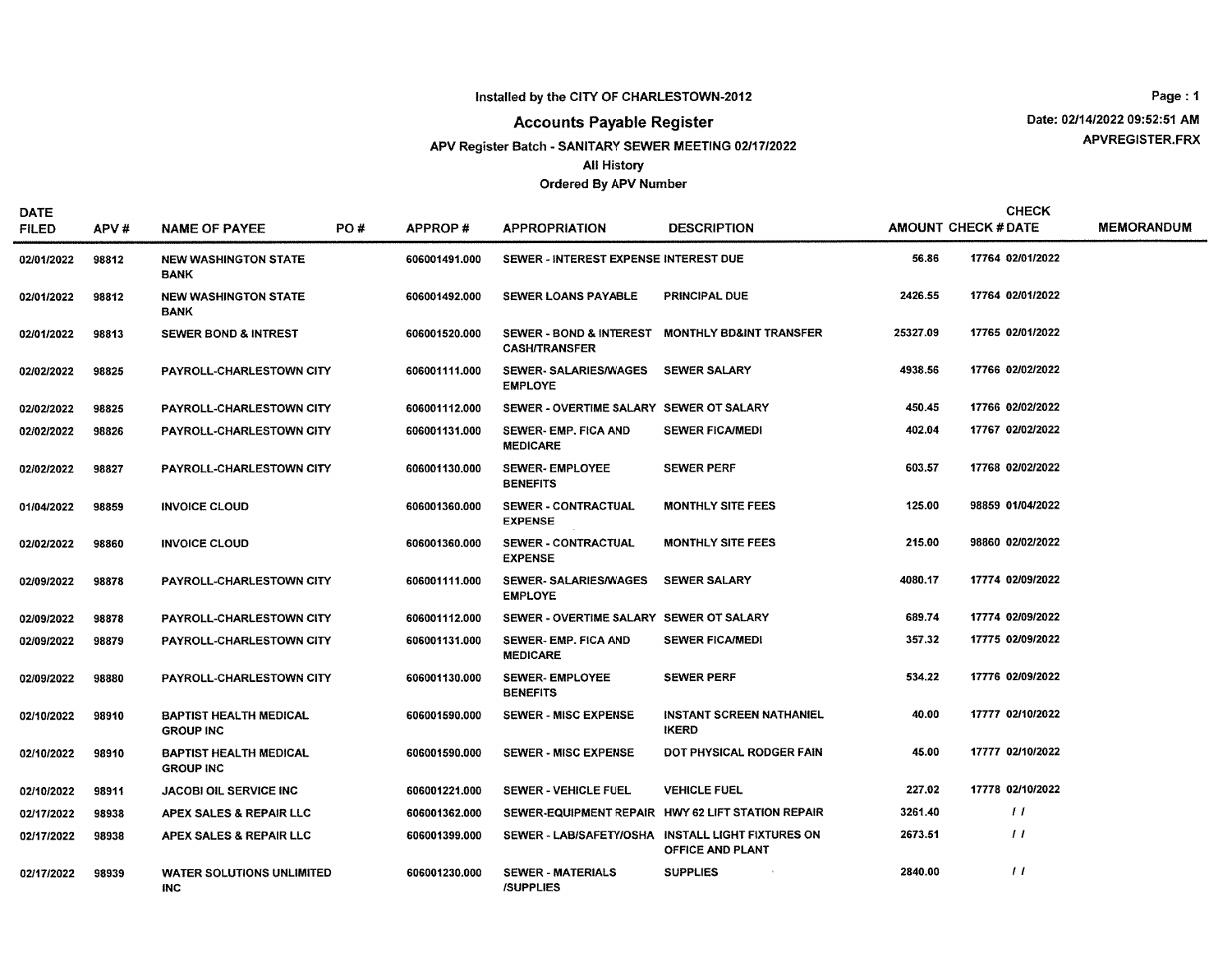### Installed by the CITY OF CHARLESTOWN-2012

### **Accounts Payable Register**

Page: 2 Date: 02/14/2022 09:52:51 AM APVREGISTER.FRX

| <b>DATE</b><br><b>FILED</b> | APV#  | <b>NAME OF PAYEE</b>                        | PO# | APPROP#       | <b>APPROPRIATION</b>                                        | <b>DESCRIPTION</b>                                                   | <b>AMOUNT CHECK # DATE</b> | <b>CHECK</b>   | <b>MEMORANDUM</b> |
|-----------------------------|-------|---------------------------------------------|-----|---------------|-------------------------------------------------------------|----------------------------------------------------------------------|----------------------------|----------------|-------------------|
| 02/17/2022                  | 98940 | STRAEFFER PUMP & SUPPLY<br><b>INC</b>       |     | 606001440.000 | SEWER - EQUIP PURCHASE/ ARI VALVES/ NON SLAM<br><b>RENT</b> | <b>ATTACHMENT</b>                                                    | 4724.00                    | $\frac{1}{2}$  |                   |
| 02/17/2022                  | 98941 | <b>BIG G SUPPLY</b>                         |     | 606001230.000 | <b>SEWER - MATERIALS</b><br><b>ISUPPLIES</b>                | <b>GREEN PAINT</b>                                                   | 20.97                      | $\prime\prime$ |                   |
| 02/17/2022                  | 98941 | <b>BIG G SUPPLY</b>                         |     | 606001230.000 | <b>SEWER - MATERIALS</b><br><b>/SUPPLIES</b>                | <b>GREEN FLAGS</b>                                                   | 33.90                      | $\prime\prime$ |                   |
| 02/17/2022                  | 98942 | <b>JACOBI TOOMBS AND LANZ</b><br><b>INC</b> |     | 606001360.000 | <b>SEWER - CONTRACTUAL</b><br><b>EXPENSE</b>                | <b>PS &amp; FM UPGRADES</b>                                          | 17000.00                   | $\prime$       |                   |
| 02/17/2022                  | 98943 | <b>USABLUEBOOK</b>                          |     | 606001230.000 | <b>SEWER - MATERIALS</b><br><b>/SUPPLIES</b>                | <b>TUBING ROLL</b>                                                   | 577.75                     | $\frac{1}{2}$  |                   |
| 02/17/2022                  | 98943 | <b>USABLUEBOOK</b>                          |     | 606001440.000 | <b>RENT</b>                                                 | SEWER - EQUIP PURCHASE/ 30' PIPE MOUNT FLOAT SWITCH<br><b>W/PLUG</b> | 120.07                     | $\prime$       |                   |
| 02/17/2022                  | 98943 | <b>USABLUEBOOK</b>                          |     | 606001399.000 | SEWER - LAB/SAFETY/OSHA 3 PC PORTABLE BASE ONLY             |                                                                      | 2802.45                    | $\prime\prime$ |                   |
| 02/17/2022                  | 98943 | <b>USABLUEBOOK</b>                          |     | 606001399.000 |                                                             | SEWER - LAB/SAFETY/OSHA 2 DRUM ULTRA SPILL PALLET                    | 445.21                     | $\prime\prime$ |                   |
| 02/17/2022                  | 98943 | <b>USABLUEBOOK</b>                          |     | 606001399.000 |                                                             | SEWER - LAB/SAFETY/OSHA LOWER MAST FOR DAVIT ARM<br><b>SYSTEM</b>    | 1063.95                    | $\prime\prime$ |                   |
| 02/17/2022                  | 98943 | <b>USABLUEBOOK</b>                          |     | 606001211.000 | <b>SEWER - LAB SUPPLIES</b>                                 | <b>KIMWIPES DISPOSABLE WIPES</b>                                     | 368.80                     | $^{\prime}$    |                   |

\*\*\* GRAND TOTAL \*\*\*

 $\sim 10^{-1}$ 

76450.60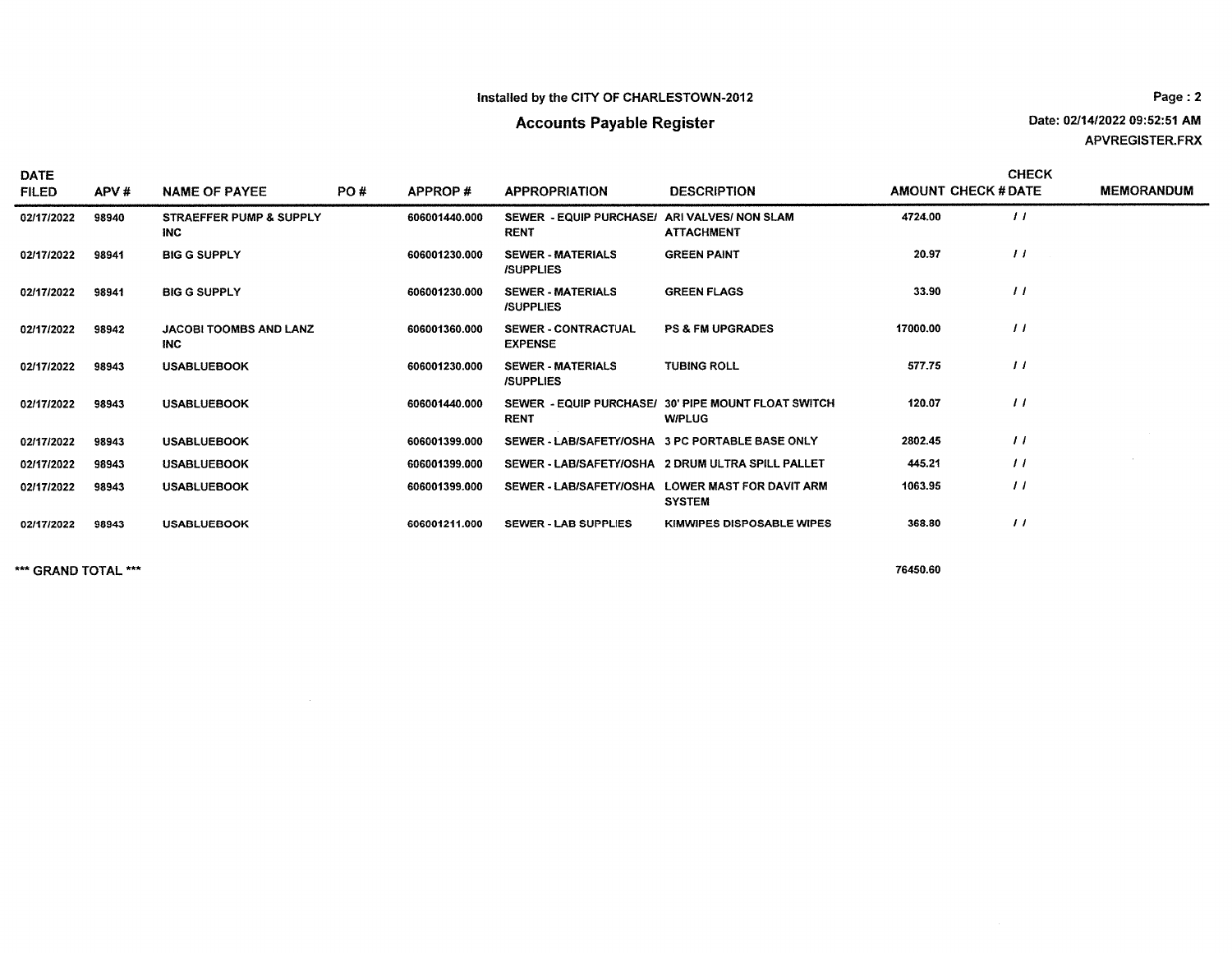# **Allowance Docket**

### **For check dates 01/30/2022 - 02/12/2022 Selected Departments - Sewer Ordered by Employee Name**

EMPDOCK.FRX Date: 02/14/2022 10:24:00 AM Page: 1

| Pay<br>Period Employee |           |                      |                          | <b>All Paytypes</b><br><b>Except</b> |                      |
|------------------------|-----------|----------------------|--------------------------|--------------------------------------|----------------------|
| <b>Ending Number</b>   |           | <b>Employee Name</b> | <b>Distribution Name</b> | <b>Overtime</b>                      | <b>Overtime Only</b> |
| 01/30/2022             | 888       | Fain Jr., Rodger L.  | Sewer Sal                | \$1730.77                            | \$0.00               |
| 02/06/2022             | 888       | Fain Jr., Rodger L.  | Sewer Sal                | \$1730.77                            | \$0.00               |
| 01/30/2022             | 328       | Gomez, Dorothea      | <b>Sanit Salaries</b>    | \$396.01                             | \$0.00               |
| 01/30/2022             | 328       | Gomez, Dorothea      | Sewer Sal                | \$395.99                             | \$0.00               |
| 02/06/2022             | 328       | Gomez, Dorothea      | <b>Sanit Salaries</b>    | \$396.00                             | \$0.00               |
| 02/06/2022             | 328       | Gomez, Dorothea      | Sewer Sal                | \$396.00                             | \$0.00               |
| 01/30/2022             | 408       | Hebner, Robin E.     | <b>Sanit Salaries</b>    | \$413.80                             | \$0.00               |
| 01/30/2022             | 408       | Hebner, Robin E.     | Sewer Sal                | \$413.80                             | \$0.00               |
| 02/06/2022             | 408       | Hebner, Robin E.     | <b>Sanit Salaries</b>    | \$413.80                             | \$0.00               |
| 02/06/2022             | 408       | Hebner, Robin E.     | Sewer Sal                | \$413.80                             | \$0.00               |
| 01/30/2022             | 863       | Ikerd, Nathanael A.  | Sewer Sal                | \$728.00                             | \$0.00               |
| 01/30/2022             | 863       | Ikerd, Nathanael A.  | Sewer Sal OT             | \$0.00                               | \$450.45             |
| 02/06/2022             | 863       | Ikerd, Nathanael A.  | Sewer Sal                | \$728.00                             | \$0.00               |
| 02/06/2022             | 863       | Ikerd, Nathanael A.  | Sewer Sal OT             | \$0.00                               | \$354.90             |
| 01/30/2022             | 363       | Slaughter, Donald L  | Sewer Sal                | \$811.60                             | \$0.00               |
| 02/06/2022             | 363       | Slaughter, Donald L  | Sewer Sal                | \$811.60                             | \$0.00               |
| 02/06/2022             | 363       | Slaughter, Donald L  | Sewer Sal OT             | \$0.00                               | \$334.84             |
|                        | **Total** |                      |                          | \$9779.94                            | \$1140.19            |

I hereby certify that each of the above listed vouchers and the invoices or bills attached there to, are true and correct and I have audited same in accordance with IC5-11-10-1-6.

Date **Fiscal Officer** 

### **Allowance Of Accounts Payable Vouchers**

City Of Charlestown

We have examined the Accounts Payable Voucers listed on the foregoing Register of Accounts Payable Vouchers accounts payables are hereby allowed in the total amount of \$ consisting of \_\_\_\_\_\_ pages and except for accounts payables not allowed as shown on the Register such

Dated this \_\_\_\_\_\_\_\_\_\_\_\_ day of \_\_\_\_\_

Signatures of Governing Board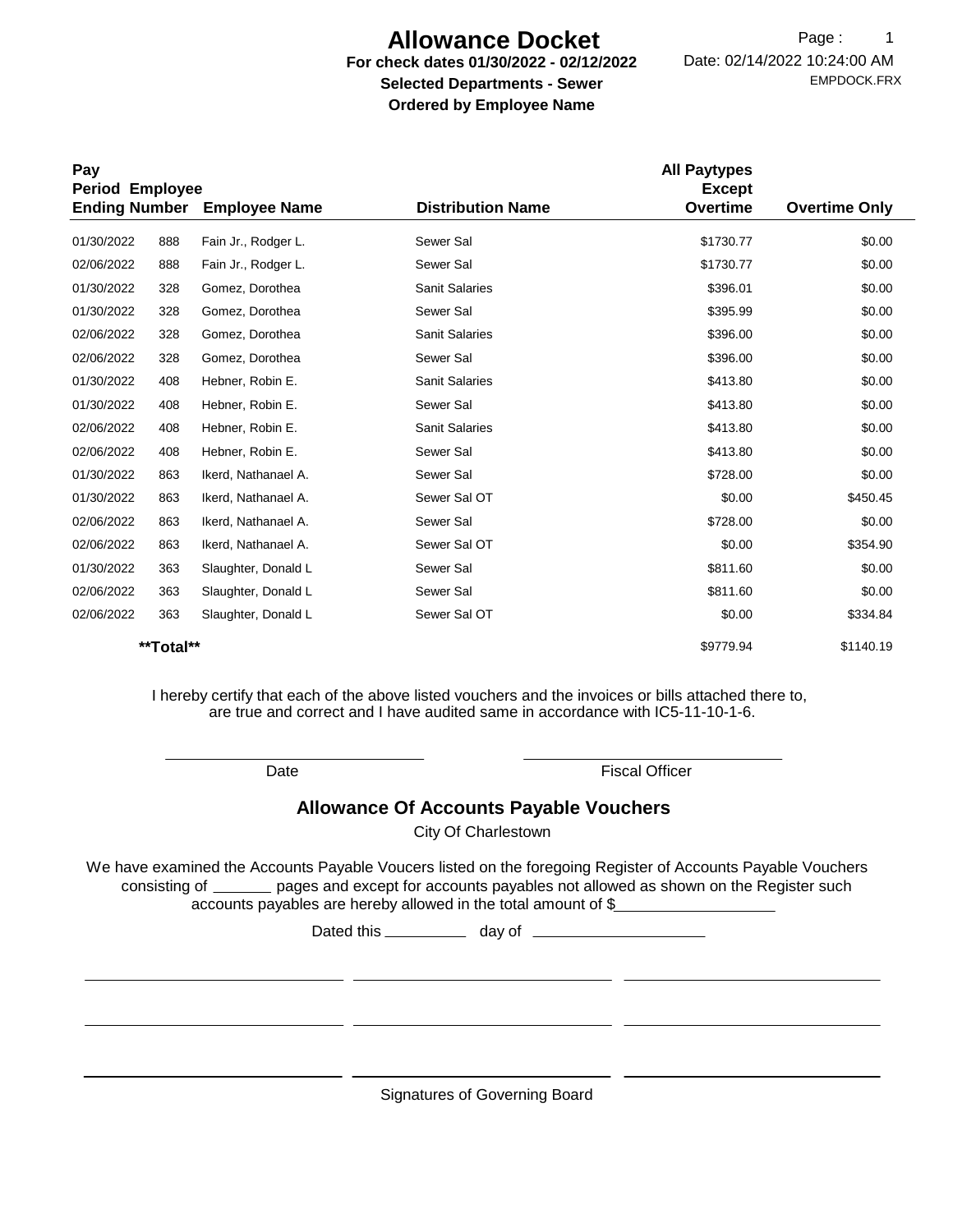### Installed by the CITY OF CHARLESTOWN-2012

Page: 1 Date: 02/14/2022 09:55:26 **FUNDACCOUNTS.FRX** 

### **Fund Report Selected Funds** From 02/01/2022 Thru 02/28/2022

### **Grouped By Bank Number Ordered By Fund Number**

| <b>FUND TITLE</b>             |                                  | <b>BALANCE BEG</b><br>OF YEAR | <b>REVENUE</b><br><b>YTD</b> | <b>DISBURSED</b><br>YTD. | <b>BALANCE BEG</b><br><b>OF MONTH</b> | <b>REVENUE</b><br><b>MTD</b> | <b>DISBURSED</b><br><b>MTD</b> | <b>CURRENT</b><br><b>BALANCE</b> |
|-------------------------------|----------------------------------|-------------------------------|------------------------------|--------------------------|---------------------------------------|------------------------------|--------------------------------|----------------------------------|
| **Bank Number 5               |                                  |                               |                              |                          |                                       |                              |                                |                                  |
| 607                           | <b>WASTEWATER BOND &amp; INT</b> | 110500.27                     | 50654.18                     | 0.00                     | 135827.36                             | 25327.09                     | 0.00                           | 161154.45                        |
| 608                           | <b>WASTEWATER DEBT SERVICE</b>   | 306500.00                     | 0.00                         | 0.00                     | 306500.00                             | 0.00                         | 0.00                           | 306500.00                        |
| <b>SubTotal Bank Number 5</b> |                                  | 417000.27                     | 50654.18                     | 0.00                     | 442327.36                             | 25327.09                     | 0.00                           | 467654.45                        |
| **Bank Number 6               |                                  |                               |                              |                          |                                       |                              |                                |                                  |
| 606                           | <b>WASTEWATER OPERATING</b>      | 571781.48                     | 150355.14                    | 269664.92                | 531192.84                             | 0.00                         | 78721.14                       | 452471.70                        |
| 636                           | SEWER CAPACITY FEES FUND         | 640830.33                     | 0.00                         | 0.00                     | 640830.33                             | 0.00                         | 0.00                           | 640830.33                        |
| SubTotal Bank Number 6        |                                  | 1212611.81                    | 150355.14                    | 269664.92                | 1172023.17                            | 0.00                         | 78721.14                       | 1093302.03                       |
| *** GRAND TOTAL ***           |                                  | 1629612.08                    | 201009.32                    | 269664.92                | 1614350.53                            | 25327.09                     | 78721.14                       | 1560956.48                       |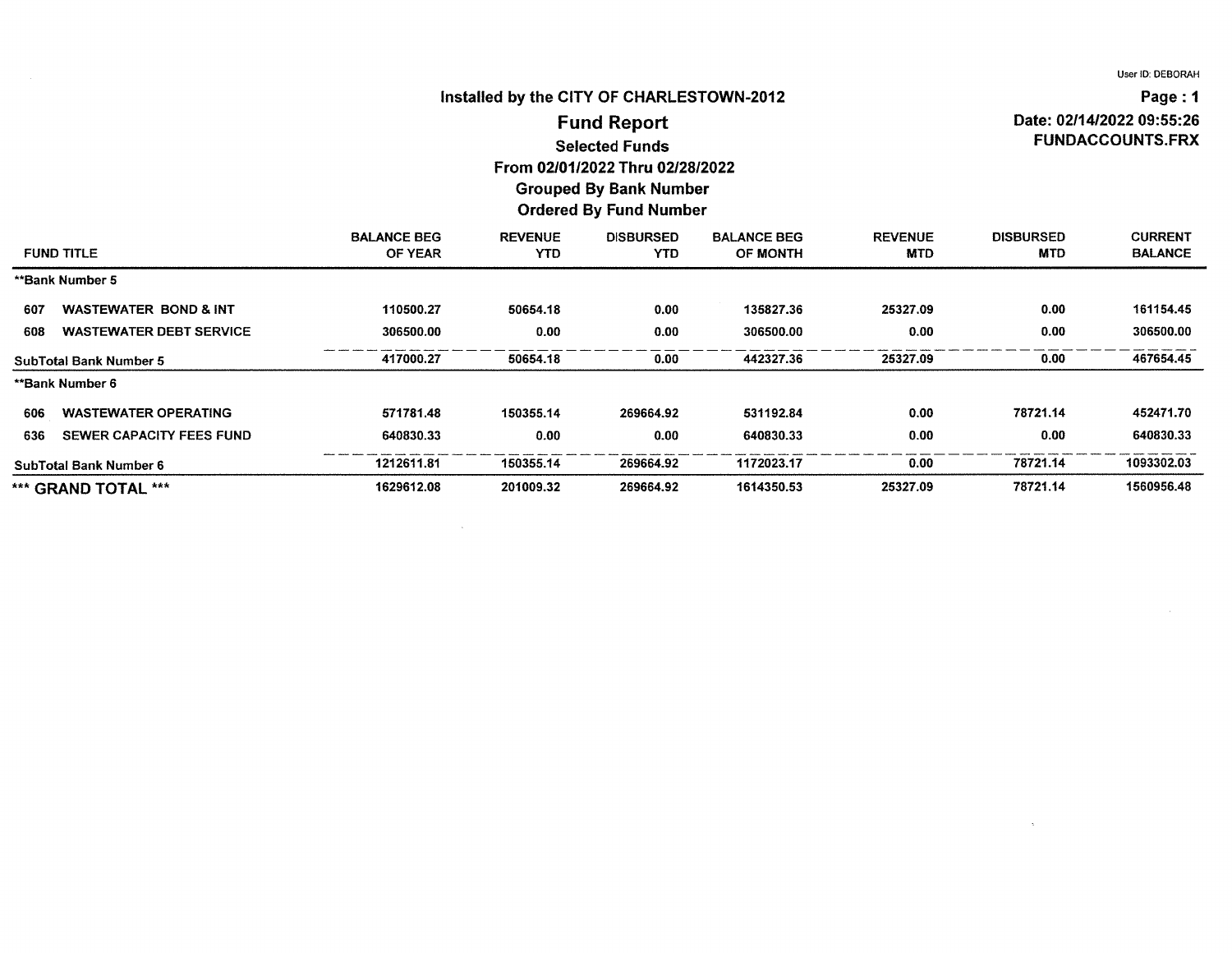Page:  $\blacktriangleleft$ 

Installed by the CITY OF CHARLESTOWN-2012

Date: 02/14/2022 09:56:50 AM

APPRACCOUNTS.FRX

# **Appropriation Report**

**Fund 606 Thru 608** 

Check Date From 02/01/2022 Thru 02/28/2022

**Grouped By Fund Number, Department** 

**Ordered By Appropriation** 

| <b>APPROP</b>     | <b>TITLE</b>                              | <b>FORWARDED</b> | <b>CURRENT</b> | <b>TRANSFRD</b> | <b>ADDL/ADJ</b> | <b>ENCUM</b> | <b>EXP-MTD</b> | EXP-YTD  | <b>LIQ NOT</b><br><b>EXP FWD</b> | <b>UNENCUM</b><br><b>BAL</b> | <b>UNEXPEND</b><br><b>BAL</b> | %<br><b>LEFT</b>        |
|-------------------|-------------------------------------------|------------------|----------------|-----------------|-----------------|--------------|----------------|----------|----------------------------------|------------------------------|-------------------------------|-------------------------|
| **Fund Number 606 |                                           |                  |                |                 |                 |              |                |          |                                  |                              |                               |                         |
| **Department 001  |                                           |                  |                |                 |                 |              |                |          |                                  |                              |                               |                         |
|                   | 606001111.000 SEWER- SALARIES/WAGES       | 0.00             | 0.00           | 0.00            | 0.00            | 0.00         | 9018.73        | 35904.01 | 0.00                             | -35904.01                    | -35904.01                     | $***$ $**$              |
|                   | 606001112.000 SEWER - OVERTIME SALARY     | 0.00             | 0.00           | 0.00            | 0.00            | 0.00         | 1140.19        | 2267.66  | 0.00                             | -2267.66                     | -2267.66                      | $*****$                 |
|                   | 606001130.000 SEWER- EMPLOYEE BENEFITS    | 0.00             | 0.00           | 0.00            | 0.00            | 0.00         | 1137.79        | 4255.53  | 0.00                             | -4255.53                     | -4255.53                      | $***$ ***)              |
|                   | 606001131,000 SEWER- EMP, FICA AND        | 0.00             | 0.00           | 0.00            | 0.00            | 0.00         | 759.36         | 2857.07  | 0.00                             | -2857.07                     | -2857.07                      | *** *** $\frac{1}{2}$   |
|                   | 606001210.000 SEWER - OFFICE SUPPLIES     | 0.00             | 0.00           | 0.00            | 0.00            | 0.00         | 0.00           | 649.53   | 0.00                             | $-649.53$                    | $-649.53$                     | $***$ $**$              |
|                   | 606001211.000 SEWER - LAB SUPPLIES        | 0.00             | 0.00           | 0.00            | 0.00            | 0.00         | 0.00           | 8615.30  | 0.00                             | -8615.30                     | -8615.30                      | $*****0/$               |
|                   | 606001212.000 SEWER - UNIFORMS            | 0.00             | 0.00           | 0.00            | 0.00            | 0.00         | 0.00           | 183.60   | 0.00                             | $-183.60$                    | $-183.60$                     | $***$ $**$              |
|                   | 606001221.000 SEWER - VEHICLE FUEL        | 0.00             | 0.00           | 0.00            | 0.00            | 0.00         | 227.02         | 600.67   | 0.00                             | $-600.67$                    | $-600.67$                     |                         |
|                   | 606001230.000 SEWER - MATERIALS /SUPPLIES | 0.00             | 0.00           | 0.00            | 0.00            | 0.00         | 0.00           | 7986.28  | 0.00                             | -7986.28                     | -7986.28                      | $*****0/$               |
|                   | 606001312.000 SEWER CONST                 | 0.00             | 0.00           | 0.00            | 0.00            | 0.00         | 0.00           | 0.00     | 0.00                             | 0.00                         | 0.00                          | $***$ *** $\frac{1}{2}$ |
|                   | 606001320.000 SEWER - VEHICLE MAINTENANCE | 0.00             | 0.00           | 0.00            | 0.00            | 0.00         | 0.00           | 0.00     | 0.00                             | 0.00                         | 0.00                          | ***.**%                 |
|                   | 606001323.000 SEWER - TRAINING/TRAVEL -   | 0.00             | 0.00           | 0.00            | 0.00            | 0.00         | 0.00           | 592.26   | 0.00                             | $-592.26$                    | $-592.26$                     | $*****%$                |
|                   | 606001340.000 SEWER - INSURANCE EXPENSE   | 0.00             | 0.00           | 0.00            | 0.00            | 0.00         | 0.00           | 7894.18  | 0.00                             | -7894.18                     | $-7894.18$                    | $***$ $**$ $%$          |
|                   | 606001341.000 SEWER-WORK COMP             | 0.00             | 0.00           | 0.00            | 0.00            | 0.00         | 0.00           | 0.00     | 0.00                             | 0.00                         | 0.00                          | $***$ *** /             |
|                   | 606001343.000 SEWER- PROP/CAS INSURANCE   | 0.00             | 0.00           | 0.00            | 0.00            | 0.00         | 0.00           | 0.00     | 0.00                             | 0.00                         | 0.00                          | *** *** /               |
|                   | 606001351.000 SEWER - PURCHASED POWER     | 0.00             | 0.00           | 0.00            | 0.00            | 0.00         | 0.00           | 23085.98 | 0.00                             | -23085.98                    | -23085.98                     | *** ***/                |
|                   | 606001356.000 SEWER -TELEPHONE/CELL       | 0.00             | 0.00           | 0.00            | 0.00            | 0.00         | 0.00           | 763.97   | 0.00                             | -763.97                      | $-763.97$                     | ***.**%                 |
|                   | 606001360.000 SEWER - CONTRACTUAL         | 0.00             | 0.00           | 0.00            | 0.00            | 0.00         | 700.45         | 29350.56 | 0.00                             | -29350.56                    | -29350.56                     | $***$ ** $\frac{9}{6}$  |
|                   | 606001361.000 SEWER - DISCHARGE FEE IDEM  | 0.00             | 0.00           | 0.00            | 0.00            | 0.00         | 8500.00        | 8500.00  | 0.00                             | -8500.00                     | $-8500.00$                    | $***$ == 0/             |
|                   | 606001362.000 SEWER-EQUIPMENT REPAIR      | 0.00             | 0.00           | 0.00            | 0.00            | 0.00         | 21285.50       | 45088.82 | 0.00                             | -45088.82                    | -45088.82                     | $*****0/$               |
|                   | 606001363.000 SEWER - SLUDGE /SANI        | 0.00             | 0.00           | 0.00            | 0.00            | 0.00         | 3067.00        | 4094.10  | 0.00                             | -4094.10                     | -4094.10                      | $*****$                 |
|                   | 606001399.000 SEWER - LAB/SAFETY/OSHA     | 0.00             | 0.00           | 0.00            | 0.00            | 0.00         | 0.00           | 8455.17  | 0.00                             | -8455.17                     | $-8455.17$                    | $***$ $**$              |
|                   | 606001430.000 SEWER CAPITAL EXPENSES      | 0.00             | 0.00           | 0.00            | 0.00            | 0.00         | 0.00           | 0.00     | 0.00                             | 0.00                         | 0.00                          | ***.****/               |
|                   | 606001440.000 SEWER - EQUIP PURCHASE/     | 0.00             | 0.00           | 0.00            | 0.00            | 0.00         | 4989.60        | 20522.48 | 0.00                             | $-20522.48$                  | $-20522.48$                   | $*****9$                |
|                   | 606001441.000 SEWER - OFFICE EQUIPMENT    | 0.00             | 0.00           | 0.00            | 0.00            | 0.00         | 0.00           | 0.00     | 0.00                             | 0.00                         | 0.00                          | $*****$                 |
|                   | 606001491.000 SEWER - INTEREST EXPENSE    | 0.00             | 0.00           | 0.00            | 0.00            | 0.00         | 56.86          | 122.96   | 0.00                             | $-122.96$                    | $-122.96$                     | $*****0/$               |
|                   | 606001492.000 SEWER LOANS PAYABLE         | 0.00             | 0.00           | 0.00            | 0.00            | 0.00         | 2426.55        | 4843.86  | 0.00                             | -4843.86                     | -4843.86                      | $***$ **9/              |
|                   | 606001511,000 SEWER - AUDIT FEES          | 0.00             | 0.00           | 0.00            | 0.00            | 0.00         | 0.00           | 0.00     | 0.00                             | 0.00                         | 0.00                          | $***$ $**$              |
|                   | 606001520.000 SEWER - BOND & INTEREST     | 0.00             | 0.00           | 0.00            | 0.00            | 0.00         | 25327.09       | 50654.18 | 0.00                             | $-50654.18$                  | $-50654.18$                   | $***$ ** $\frac{1}{2}$  |
|                   | 606001521.000 SEWER - DEBT SER RES        | 0.00             | 0.00           | 0.00            | 0.00            | 0.00         | 0.00           | 0.00     | 0.00                             | 0.00                         | 0.00                          | ***.**%                 |
|                   | 606001530.000 SEWER-TEMPORARY LOAN        | 0.00             | 0.00           | 0.00            | 0.00            | 0.00         | 0.00           | 0.00     | 0.00                             | 0.00                         | 0.00                          | *** *** 9/              |
|                   | 606001590.000 SEWER - MISC EXPENSE        | 0.00             | 0.00           | 0.00            | 0.00            | 0.00         | 85.00          | 2376.75  | 0.00                             | $-2376.75$                   | -2376.75                      | ***.**%                 |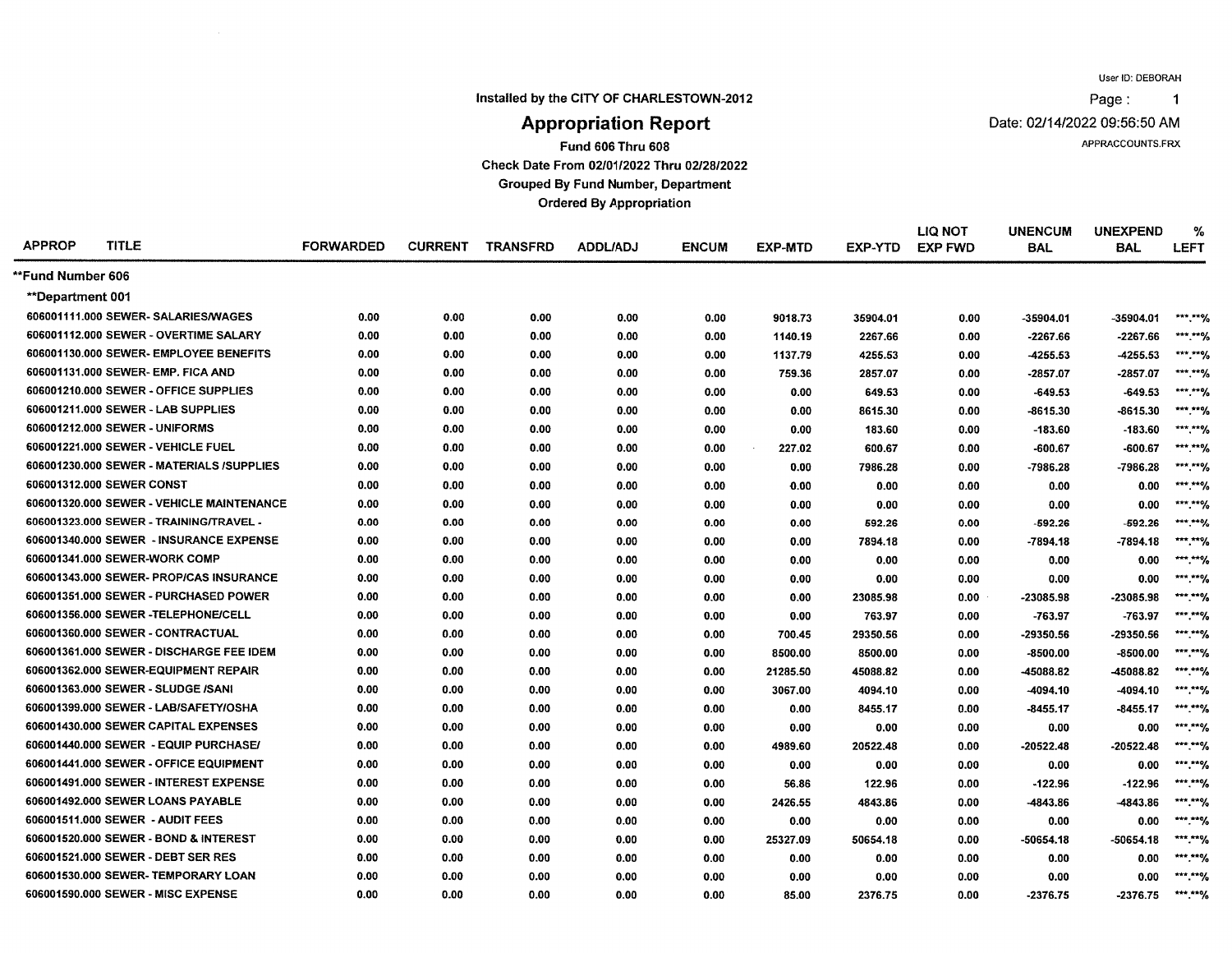$\overline{2}$ 

### Installed by the CITY OF CHARLESTOWN-2012

# **Appropriation Report**

Date: 02/14/2022 09:56:50 AM

APPRACCOUNTS.FRX

Page:

| <b>TITLE</b><br><b>APPROP</b>             | <b>FORWARDED</b> | <b>CURRENT</b> | <b>TRANSFRD</b> | <b>ADDL/ADJ</b> | <b>ENCUM</b> | <b>EXP-MTD</b> | EXP-YTD   | <b>LIQ NOT</b><br><b>EXP FWD</b> | <b>UNENCUM</b><br><b>BAL</b> | <b>UNEXPEND</b><br><b>BAL</b> | %<br><b>LEFT</b>    |
|-------------------------------------------|------------------|----------------|-----------------|-----------------|--------------|----------------|-----------|----------------------------------|------------------------------|-------------------------------|---------------------|
| <b>SubTotal Department 001</b>            | 0.00             | 0.00           | 0.00            | 0.00            | 0.00         | 78721.14       | 269664.92 | 0.00                             | -269664.92                   | -269664.92                    | ***.**%             |
| <b>SubTotal Fund Number 606</b>           | 0.00             | 0.00           | 0.00            | 0.00            | 0.00         | 78721.14       | 269664.92 | 0.00                             | $-269664.92$                 | -269664.92                    | $*****96$           |
| **Fund Number 607                         |                  |                |                 |                 |              |                |           |                                  |                              |                               |                     |
| <b>**Department 001</b>                   |                  |                |                 |                 |              |                |           |                                  |                              |                               |                     |
| 607001381,000 SEWER BD & INT - BOND       | 0.00             | 0.00           | 0.00            | 0.00            | 0.00         | 0.00           | 0.00      | 0.00                             | 0.00                         | 0.00                          | ***.**%             |
| 607001382.000 SEWER BD & INT - BOND       | 0.00             | 0.00           | 0.00            | 0.00            | 0.00         | 0.00           | 0.00      | 0.00                             | 0.00                         | 0.00                          | $***$ **%           |
| 607001383.000 SEWER BD & INT - PAYING     | 0.00             | 0.00           | 0.00            | 0.00            | 0.00         | 0.00           | 0.00      | 0.00                             | 0.00                         | 0.00                          | ***.**%             |
| <b>SubTotal Department 001</b>            | 0.00             | 0.00           | 0.00            | 0.00            | 0.00         | 0.00           | 0.00      | 0.00                             | 0.00                         | 0.00                          | ***.**%             |
| SubTotal Fund Number 607                  | 0.00             | 0.00           | 0.00            | 0.00            | 0.00         | 0.00           | 0.00      | 0.00                             | 0.00                         | 0.00                          | $***$ $*$ $*/$      |
| <b>**Fund Number 608</b>                  |                  |                |                 |                 |              |                |           |                                  |                              |                               |                     |
| <b>**Department 001</b>                   |                  |                |                 |                 |              |                |           |                                  |                              |                               |                     |
| 608001540.000 DEBT SER RES (SEWER) -      | 0.00             | 0.00           | 0.00            | 0.00            | 0.00         | 0.00           | 0.00      | 0.00                             | 0.00                         | 0.00                          | ***.**%             |
| 608001590.000 DEBT SER RES (SEWER) - MISC | 0.00             | 0.00           | 0.00            | 0.00            | 0.00         | 0.00           | 0.00      | 0.00                             | 0.00                         | 0.00                          | $***$ $\frac{1}{2}$ |
| <b>SubTotal Department 001</b>            | 0.00             | 0.00           | 0.00            | 0.00            | 0.00         | 0.00           | 0.00      | 0.00                             | 0.00                         | 0.00                          | ***.**%             |
| <b>SubTotal Fund Number 608</b>           | 0.00             | 0.00           | 0.00            | 0.00            | 0.00         | 0.00           | 0.00      | 0.00                             | 0.00                         | 0.00                          | $***,***$           |
| *** GRAND TOTAL ***                       | 0.00             | 0.00           | 0.00            | 0.00            | 0.00         | 78721.14       | 269664.92 | 0.00                             | -269664.92                   | -269664.92                    | ***.**%             |

 $\sim$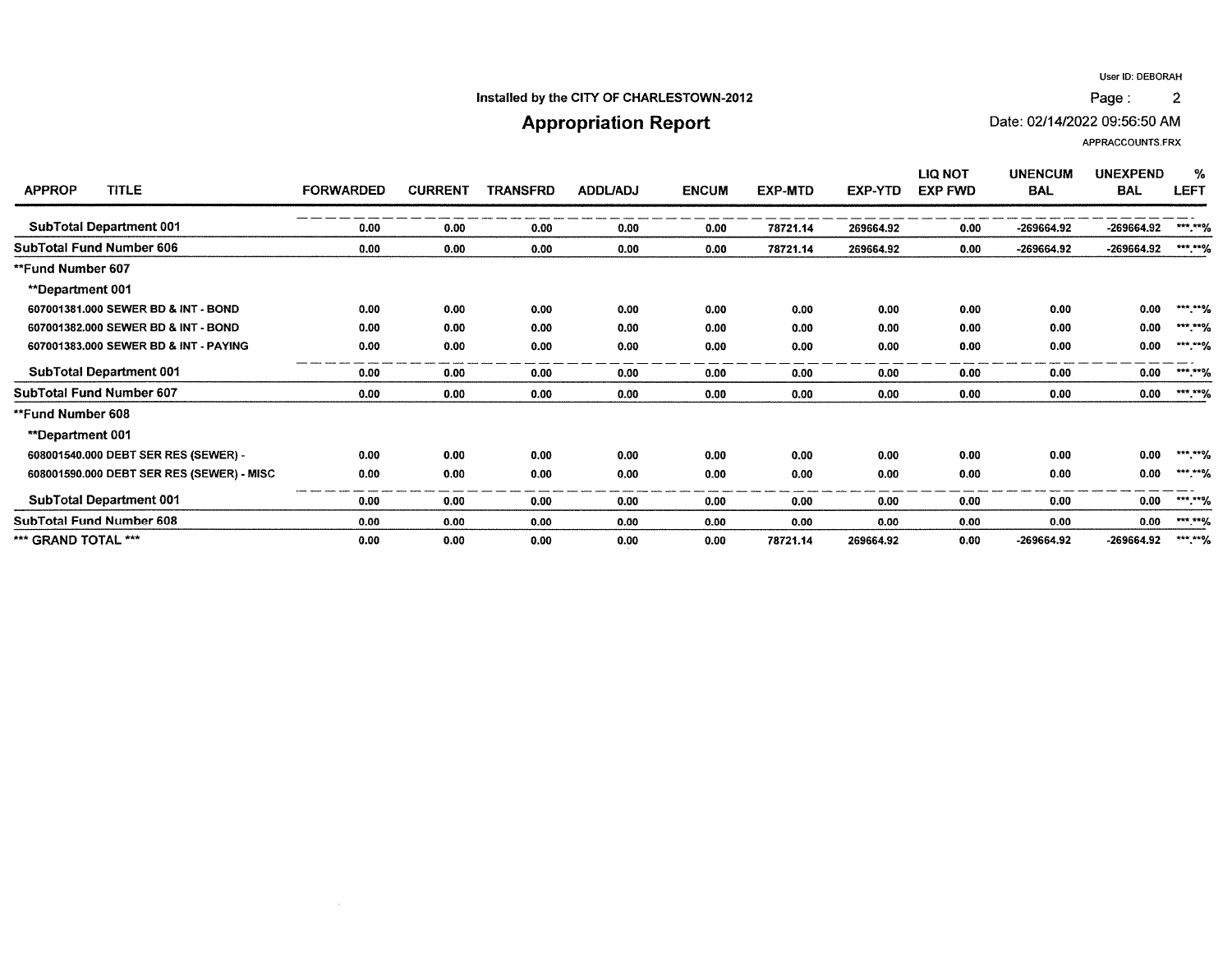Page: 1

Installed by the CITY OF CHARLESTOWN-2012

 $\epsilon$ 

# **Appropriation Report**

APPRACCOUNTS.FRX

Date: 02/14/2022 09:57:12 AM

# **Fund 636**

Check Date From 02/01/2022 Thru 02/28/2022

| <b>APPROP</b><br>TITLE            | FORWARDED | <b>CURREN</b> | <b>TRANSFRD</b> | ADDL/ADJ | <b>ENCUM</b> | <b>EXP-MTD</b> | <b>EXP-YTD</b> | LIQ NOT<br><b>EXP FWD</b> | <b>UNENCUM</b><br><b>BAL</b> | <b>UNEXPEND</b><br><b>BAL</b> | %<br><b>LEFT</b>  |
|-----------------------------------|-----------|---------------|-----------------|----------|--------------|----------------|----------------|---------------------------|------------------------------|-------------------------------|-------------------|
| 636001490.000 SW CAP FEES CAPITAL | 0.00      | 0.00          | 0.00            | 0.00     | 0.00         | 0.00           | 0.00           | 0.00                      | 0.00                         | 0.00                          | *** *** /<br>- 70 |
| 636001590,000 SW CAP FEES         | 0.00      | 0.00          | 0.00            | 0.00     | 0.00         | 0.00           | 0.00           | 0.00                      | 0.00                         | 0.00                          | *** ***/<br>. .   |
| *** GRAND TOTAL ***               | 0.00      | 0.00          | 0.00            | 0.00     | 0.00         | 0.00           | 0.00           | 0.00                      | 0.00                         | 0.00                          | *** ****<br>. 10  |

 $\sim$   $\sim$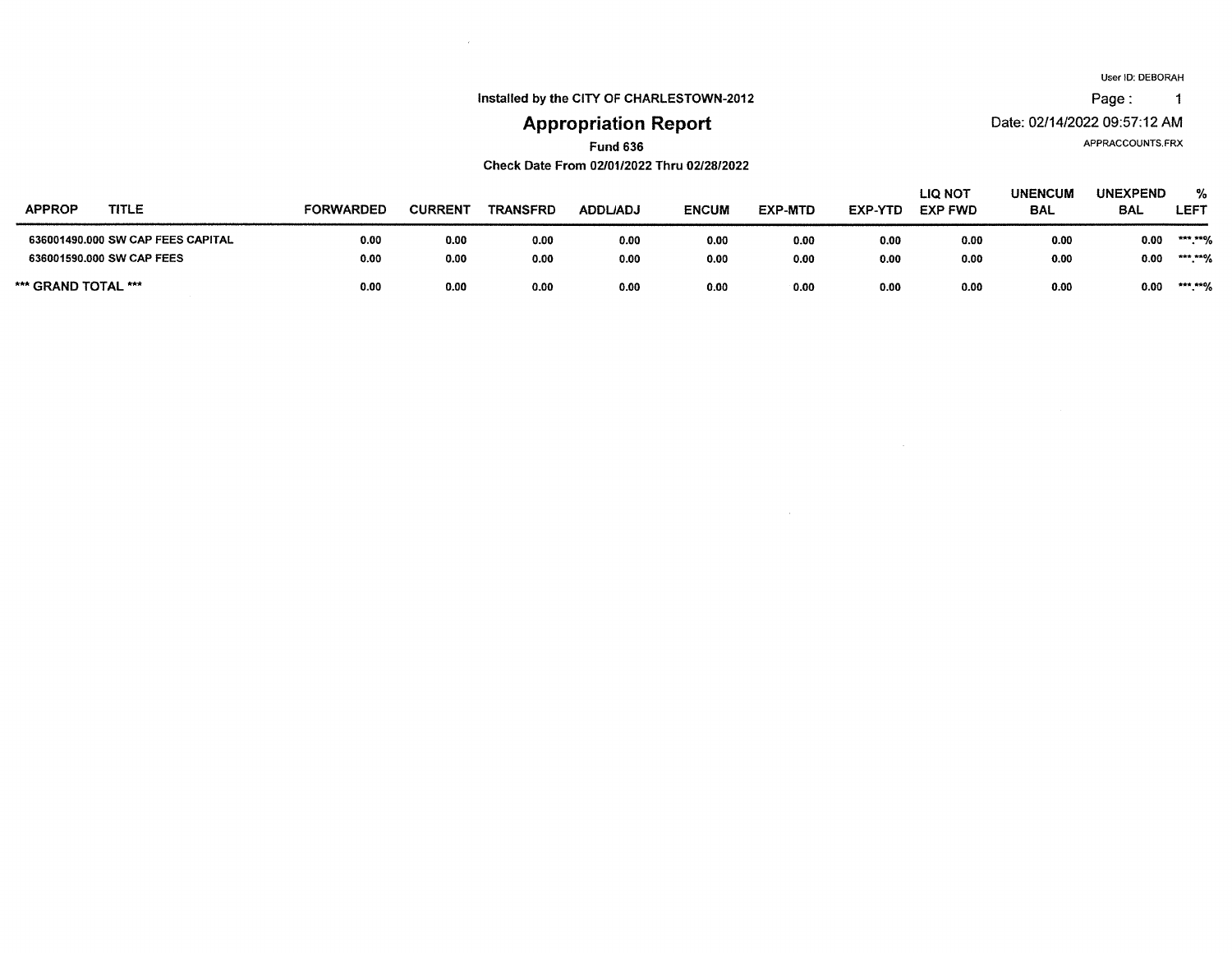### **SANITARY BOARD February 3, 2022 10:00 A.M.**

### **THE MEETING OF THE SANITARY BOARD FOR THE CITY OF CHARLESTOWN WAS HELD ON THURSDAY, FEBRUARY 3, 2022 AT 10:00 A.M. AT CITY HALL WITH MAYOR TREVA HODGES PRESIDING.**

Board members present were: Ryan Hodskins (via Zoom) and Nathan Grimes (via Zoom). Also present were Clerk Treasurer Donna Coomer (via Zoom) and Attorney Beau Zoeller (via Zoom).

### **Pledge of Allegiance**

### **Agenda**

Treva Hodges entertained a motion to approve the agenda. Motion made by Nathan Grimes, second by Ryan Hodskins. Passed 3-0.

### **Standing Business**

Treva Hodges entertained a motion to approve the minutes from the January 27, 2022 meeting and January 27, 2022 executive session, the payroll voucher from January 23 to January 29, and the claims. Motion made by Ryan Hodskins, second by Nathan Grimes. Passed 3-0.

### **Public Comment**-none

### **Blower Silencer Quote**

Mayor Hodges presented an updated version of the quote to install silencers on the blowers in the headworks building. The cost was \$20,640 for 6 silencers, \$5,320 for labor, and \$747.89 for parts, for a total cost of \$26,707.89 (not to exceed \$28,000). The Board discussed the possibility of other options, such as noise cancelling headphones. Rodger Fain (operator) explained that it is not only loud for the employees and could potentially be an issue with OSHA, but it is also loud for the neighbors and he has had some complaints. It also increases wear and tear on the equipment. It was noted that at this time, it is unclear if the blowers will be able to be reused when the new plant is constructed. Since there have been repairs performed, it may be more likely they are reused, although typically they go with higher efficiency blowers. JTL has a meeting with Rodger on Monday, February 7 at 1:00 p.m. to discuss equipment and determine what can be reused or repurposed.

Mayor Hodges entertained a motion to table the quote for the silencers until after the JTL meeting. Motion made by Nathan Grimes, second by Ryan Hodskins. Passed 3-0.

In the meantime, Rodger will purchase internal/external ear protection as a stop gap.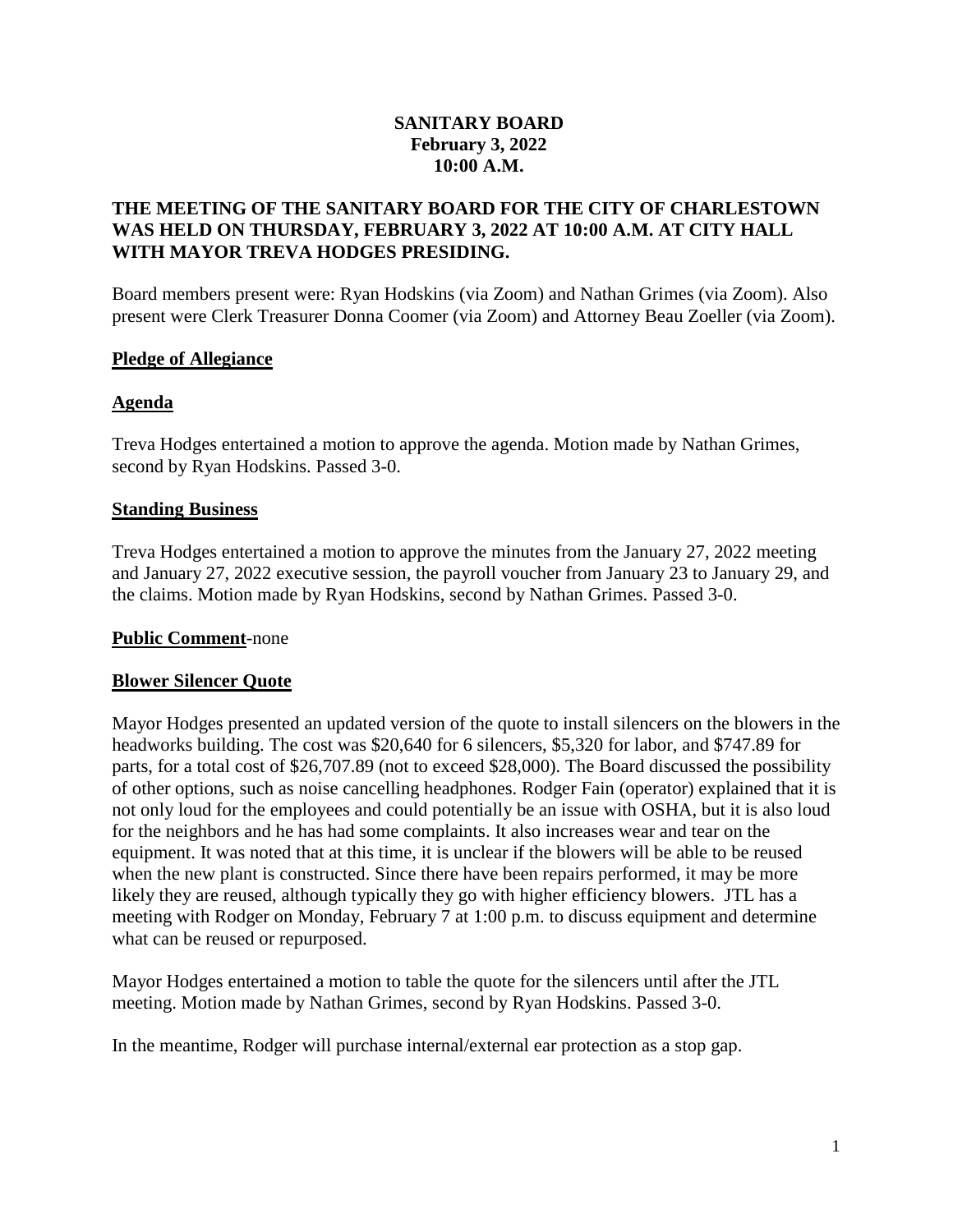Lori Wyatt with JTL said they would have regular meetings with Rodger and could possibly add those on to the end of Board meetings to keep everyone up-to-date.

# **Operator Update**

Rodger Fain provided an update of operations at the treatment plant. Due to the large amount of rain received last month there were some high numbers reported, but by dosing extra chemicals and taking additional samples they were able to keep the average within limits so there was no exceedance to be reported.

There was an issue with a grinder pump at a residence on Church Street, but it was not on the City. Rodger explained how it functioned to the homeowner and that the repairs would be their responsibility.

Apex has continued performing maintenance on equipment.

### **Intent to Serve/Capacity Approval Process**

There was discussion about the process to issue the preliminary intent to serve letters and capacity approval process. Attorney Beau Zoeller recommended allowing Rodger to issue the letters and then the Board approve them at the next meeting so as not to delay the developers.

Treva Hodges entertained a motion to allow operator Rodger Fain to issue preliminary intent to serve letters pending approval by the Board at following meeting. Motion made by Ryan Hodksins, second by Nathan Grimes. Passed 3-0.

The next item is the process for sewer capacity requests approval. Tony Jackson is currently using a sewer capacity request form. Then the engineers review them and present them to the Board in the form of a sewer permit. Those would continue to be approved by the Board. The need for the 2 steps is due to the fact that there may be a significant amount of time between the notice of intent to serve and the request for capacity.

Treva Hodges entertained a motion to approve the capacity request approval process. Motion made by Ryan Hodskins, second by Nathan Grimes. Passed 3-0.

Jason Sams with ARC is present today to request capacity for Renaissance Lot 2 which will house 24 apartments. The average daily flow will be approximately 7,440. They are planning on connecting to the sewer at High and Market Streets. Rodger Fain has determined there is sewer in that area. The capacity will be approved pending engineering review.

Treva Hodges entertained a motion to approve the intent to serve and the capacity request for Renaissance Lot 2 pending engineering review. Motion made by Ryan Hodskins, second by Nathan Grimes. Passed 3-0.